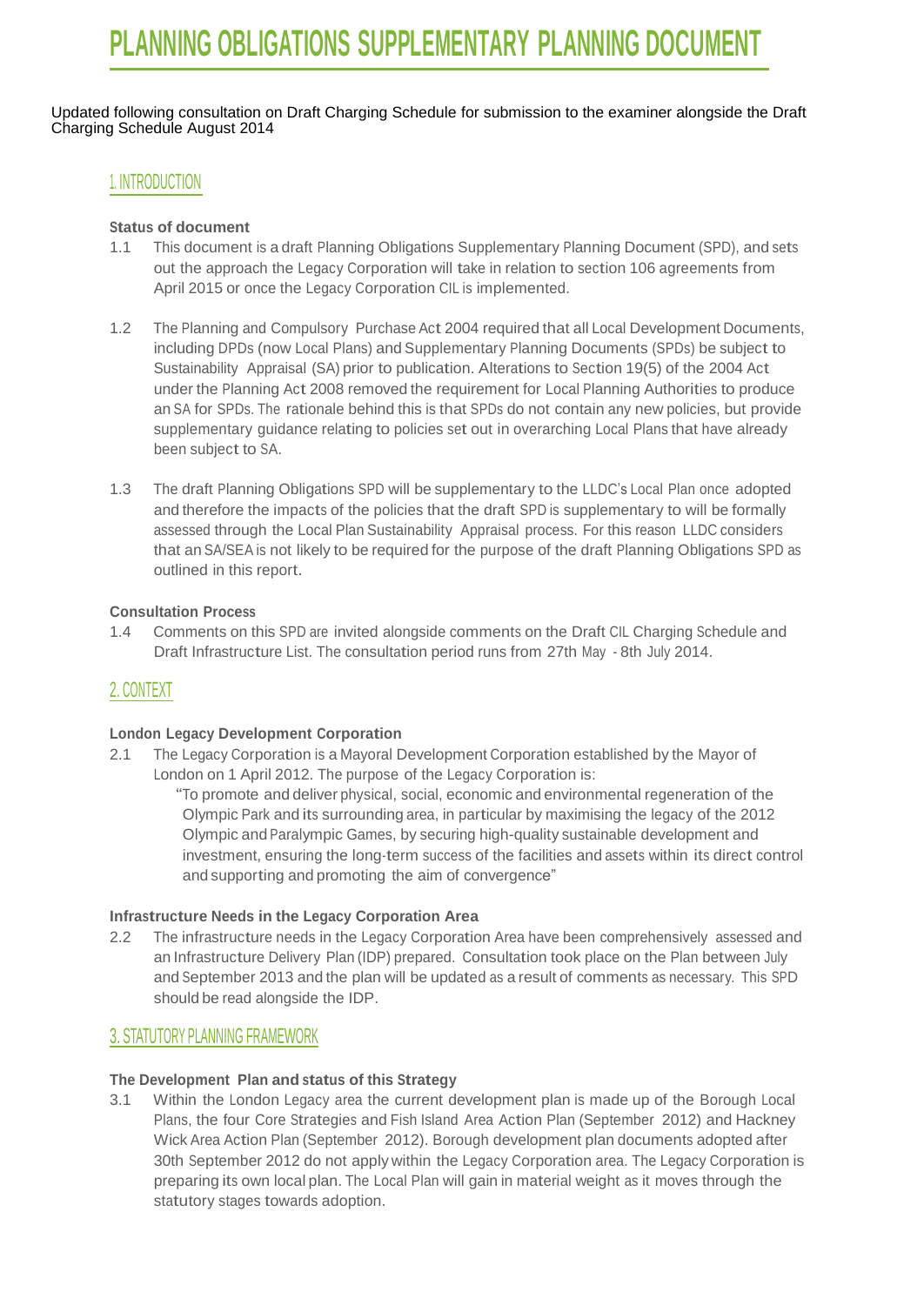3.2 This is a Supplementary Planning Document which sets out further guidance on how the Legacy Corporation will apply emerging policy in its draft Local Plan. It will be consulted on at the same time as the CIL Draft Charging Schedule, and should be read in conjunction with that.

## **Community Infrastructure Levy**

3.3 The Legacy Corporation is a CIL charging authority. The Charging Schedule is at Draft stage, and following consultation will be considered by an independent inspector at an examination if necessary. This draft SPD has been prepared to help inform the inspectors consideration of the Draft Charging Schedule, and to set out clearly to applicants the Legacy Corporation's approach to section 106 agreements.

#### **Powerto enter into section 106 agreements**

- 3.4 The power of the Legacy Corporation as local planning authority to enter into a planning obligation with an owner of land in its area is set out in s106 of the Town and Country Planning Act 1990 (as amended).
- 3.5 The Government's guidance on planning obligations is contained in the National Planning Policy Framework (March 2012) as set out below.

## **Planning Conditions and Obligations**

- 3.6 203. Local planning authorities should consider whether otherwise unacceptable development could be made acceptable through the use of conditions or planning obligations. Planning obligations should only be used where it is not possible to address unacceptable impacts through a planning condition.
- 3.7 204. Planning obligations should only be sought where they meet all of the following tests: • necessary to make the development acceptable in planning terms;
	- directly related to the development; and
	- •fairly and reasonably related in scale and kind to the development.
- 3.8 205. Where obligations are being sought or revised, local planning authorities should take account of changes in market conditions over time and, wherever appropriate, be sufficiently flexible to prevent planned development being stalled.
- 3.9 206. Planning conditions should only be imposed where they are necessary, relevant to planning and to the development to be permitted, enforceable, precise and reasonable in all other respects.
- 3.10 The tests set out in the NPPF at 204 are the same as the test set out in Regulations 122 of the CIL regulations.

## **Mayor of London's Planning Powers**

3.11 The Mayor of London does not have the power to take over strategically important (and in doing so determine the details of and be a signatory to s106 agreements) planning applications that are determined by the Legacy Corporation. See section 2A(1A) of the Town and Country Planning Act 1990. However, the Mayor retains the power to direct refusal.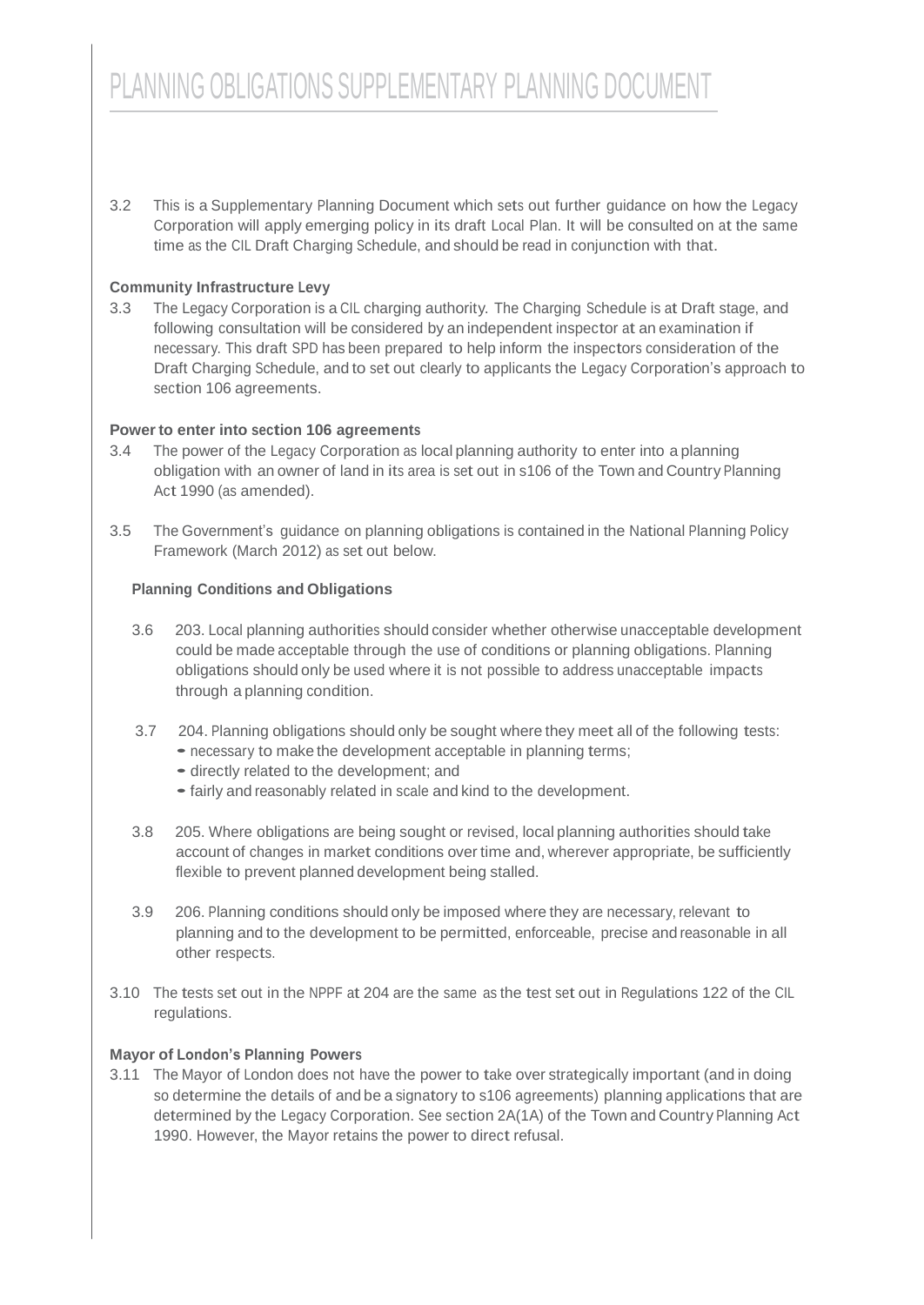## **Inherited Planning Obligations**

3.12 Prior to 1 October 2012 the whole of the Legacy Corporation Area was either under the Olympic Delivery Authority (ODA) Planning Functions Order 2006 or the London Thames Gateway Development Corporation (LTGDC) Planning Functions Order (2005) as amended. The land within the Legacy Corporation Area, therefore includes planning permissions granted by each of the four boroughs, the LTGDC and the ODA. This includes a number of planning permissions for significant development schemes that are accompanied by section 106 agreements. A list of schemes that have associated section 106 agreements are in Appendix 1 to this SPD.

#### **ODA**

3.13 The biggest section 106 entered into by the ODA as local planning authority is the 'Legacy Communities Scheme' planning permission which was granted on 28 September 2012. This is a large phased scheme, which is envisaged to take 20 years to build out. The section 106 for this scheme (the LCS 106) binds future variations to the scheme secured under section 73 of the Town and Country Planning Act 1990 and new planning permissions for development which is part of the scheme. Changes to the currently permitted Legacy Communities Scheme which are made by way of a section 73 application will not attract CIL thanks to the transitional arrangements in Regulations 128 of the CIL Regulations 2010 (as amended). New planning permissions granted pursuant to s. 70 of the 1990 Act or on appeal which are for substantially the same development will be caught by the existing LCS 106 and will also be liable to CIL. In these circumstances, LLDC will reconsider any of the LCS 106 obligations to ensure that in combination with any CIL liability, the financial obligations attaching to any new planning permission are no more onerous than those imposed by the LCS 106 agreement and Mayoral CIL. New Planning Applications in this area which are not for substantially the same development as that proposed in the Legacy Communities Scheme will not be caught by the LCS 106 and will be subject to CIL in the usual way together with any planning obligations required by policy or in accordance with this SPD.

## **LTGDC**

- 3.14 LTGDC applied a 'Planning Obligations Community Benefit Strategy' to ensure that developments addressed their infrastructure needs through providing contributions towards infrastructure and these contributions were secured through section 106 agreements. Contributions under these agreements were pooled across the Lower Lea Valley. The section 106 contributions were necessary to make the developments acceptable in planning terms. The Legacy Corporation is now ensuring that section 106 payments are made as set out in those agreements, and will monitor and manage the contributions as set out in the section below on monitoring.
- 3.15 It is likely that two large phased schemes with planning permission, granted by LTGDC, at Bromley by Bow north and Sugar House Lane will be implemented in the near future. The comprehensive regeneration of each of these sites generates specific site-wide infrastructure needs which are currently secured through s. 106 Agreements. Once the Legacy Corporation's CIL comes into effect, any future applications to develop discrete parcels of land within these sites (piecemeal development), will still be expected to contribute to these site-wide infrastructure requirements through a section 106 Agreement. The reason for this is that to realise LLDC's regeneration ambitions for these two sites, development within both sites needs to be part of a comprehensive regeneration scheme.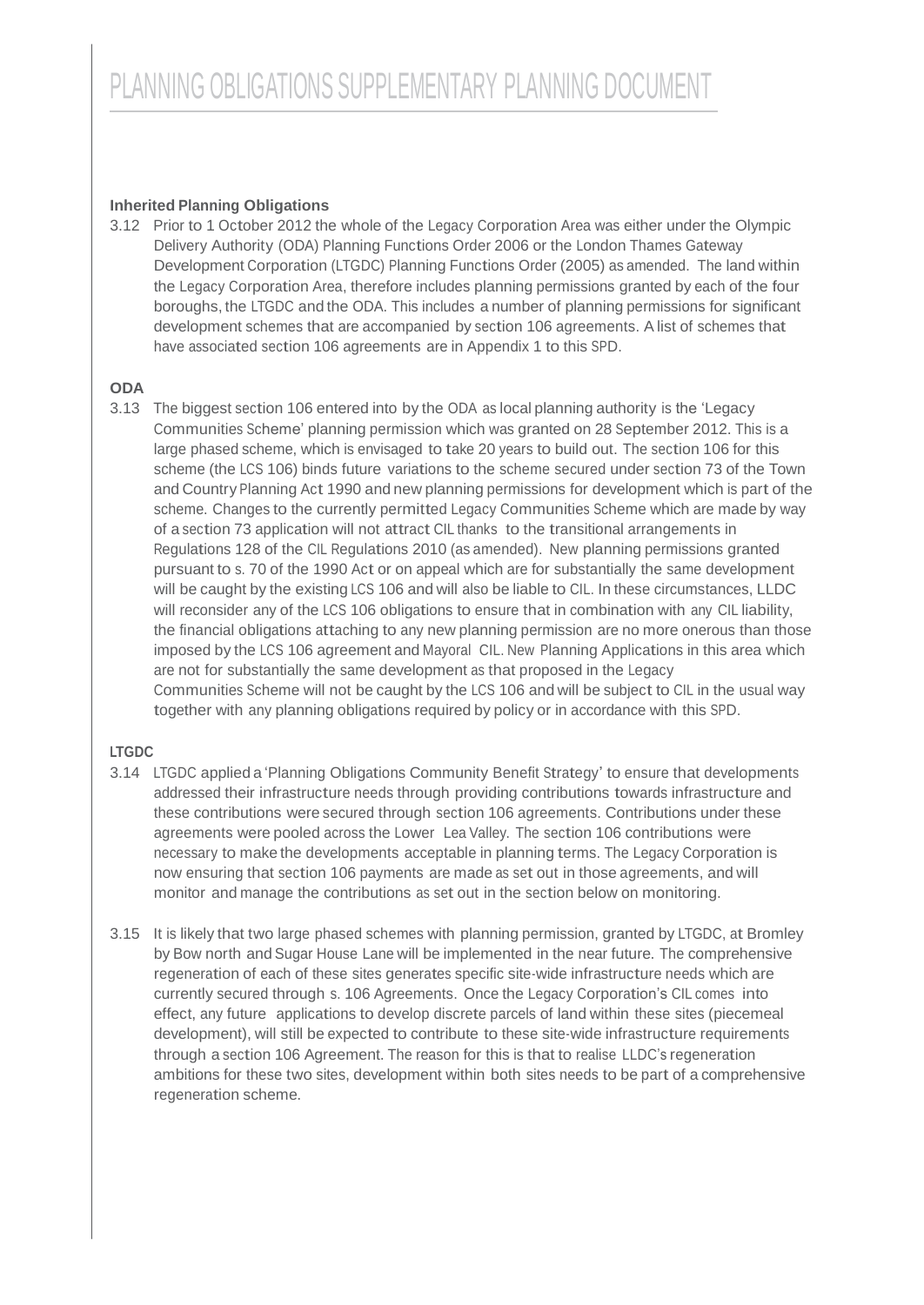# 4. PLANNING POLICY PRIORITIES THAT WILL BE SECURED THROUGH SECTION 106

## **Sustainability**

- 4.1 It is important that development in the Legacy Corporation area is sustainable, and the Legacy Corporation supports the Mayor of London's policies on carbon reduction and renewable energy.
- 4.2 In general development proposals will be expected to meet the requirements of these policies. Draft policy S2 Energy in new development of the Draft Publication Local Plan sets out the targets to be met in terms of reduced CO2 and provides for developments that do not meet targets to make a financial contribution to the Legacy Corporation's carbon dioxide offsetting fund at the rate of £46 per tonne of carbon dioxide. This will be used to deliver carbon savings through local carbon reduction projects. The payment of these financial contributions will be secured through section 106 agreement.

## **Affordable Housing**

4.3 The London Plan and the emerging Legacy Corporation Local Plan set out policies on affordable housing. The level of affordable housing agreed on-sites or payments in lieu of affordable housing will be secured through section 106. The type of affordable housing, i.e. affordable rent, shared ownership, social rented will also be defined in the section 106 agreement.

#### **Design**

- 4.4 The Legacy Corporation will ensure high standards of design in all developments, in accordance with policies in the London Plan and emerging local plan. The costs of ensuring a successfully designed development and meeting urban design policies will be considered a development cost. For example a development may need to incorporate as part of the design, new open / amenity space for the residents of the development, or for developments adjacent to the waterways, new footpaths, and landscaping of the river bank and river enhancements. The Legacy Corporation may secure the provision of these elements through section 106 but would expect such elements to be an inherent part of the design of the scheme and be provided and paid for by the developers. Public realm enhancements immediately around the site may also be needed, and these will be secured through section 106 where they are related to a particular site. More area based generic works may be funded through CIL.
- 4.5 The Legacy Corporation has an established approach to ensuring design quality which includes its Quality Review Panel, which advises developers, officers and the planning committee on design elements of schemes. Section 106 agreements will be used to ensure that design quality is carried through into the detailed design and construction of the development.

#### **Training and Employment**

4.6 Draft policy B.6-5 Increasing local access to jobs, skills and employment training of the emerging Local Plan encourages employers to participate in skills and employment training initiatives, during the construction and operational phases of development. Funding towards job brokerage and work placement schemes, and measures towards encouraging local employment during the construction and operational phases of the development will be sought during the planning process and secured through section 106.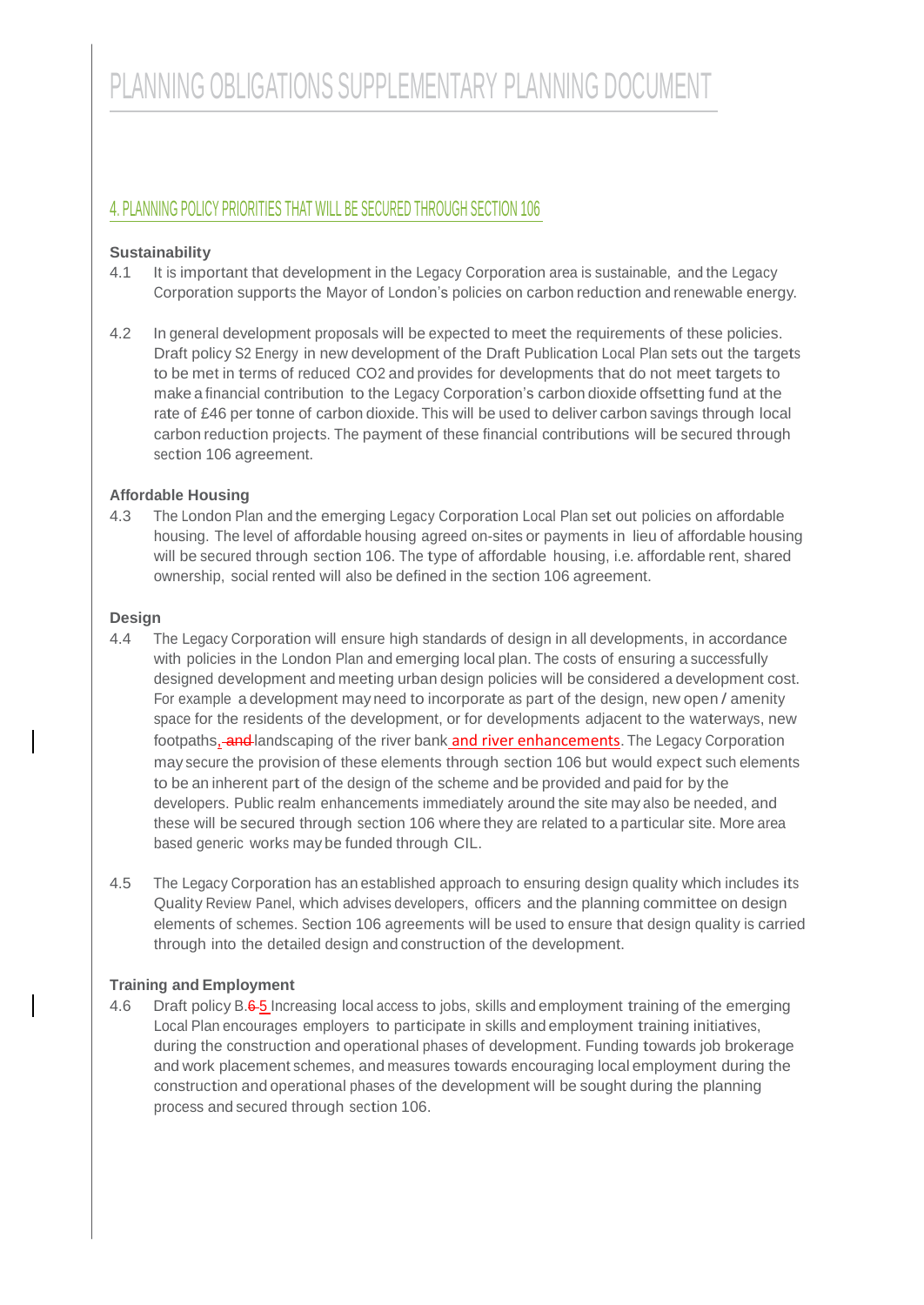## **Managed and Affordable Workspace**

4.7 Under Draft policy B.5-4 of the emerging Local Plan the provision of managed / affordable workspace is encouraged. If the provision of managed / affordable workspace is proposed or required as part of a development, a scheme of rent levels and the principles of the management scheme will be secured through section 106 agreement.

## **Travel plans**

4.8 Travel plans are an important tool to ensure that developments implement measures to promote sustainable transport choices, as set out in emerging local plan Draft policy T.7 and the London Plan. Travel plans should be submitted and agreed as part of the application. Implementation of the travel plan measures will be secured through condition or section 106 agreement as appropriate.

## Phasing

- 4.9 The phased construction of development will be controlled where necessary through s106 agreements to ensure that
	- on site infrastructure is delivered in phases appropriate to the phases of development completed,
	- that uses are delivered sequentially in accordance with planning policy.
	- 4.10 Regulation 9 of the CIL regulations allows for payment of CIL to be made on each phase of development, therefore setting out the phasing of development in the s106 will also influence the CIL payment schedule.

# 5. ON-SITE INFRASTRUCTURE

- 5.1 There are some sites within the Legacy Corporation area where on-site infrastructure will need to be provided and secured through section 106 agreements, in accordance with regulation 122 of the CIL regulations.
- 5.2 This infrastructure will not be added to the Draft Infrastructure List or funded through CIL.
- 5.3 As currently anticipated, on-site infrastructure will be required as part of development on the following sites. These are requirements that are set out in the Infrastructure Delivery Plan and in existing and emerging planning policy.

## **Bromley by Bow South**

- 5.4 A12 subway works to access Bromley by Bow regeneration-site. (approx cost £3 million). A12 All
	- Movement Junction to access the site (approx cost £4 million).
	- Provision of land for an IDEA store and primary school at Bromley by Bow.

#### **Fish Island**

5.5 Provision of land for a primary school at Neptune Wharf.

## **Hackney Wick**

5.6 Community (D1) use within local centre.

## **Pudding Mill**

- 5.7 On-site in kind infrastructure such as roads.
	- Access to the area through provision of the realigned Marshgate Lane and All
	- Movement Junction on to the A11 (secured through <sup>a</sup> section <sup>278</sup> agreement with TfL)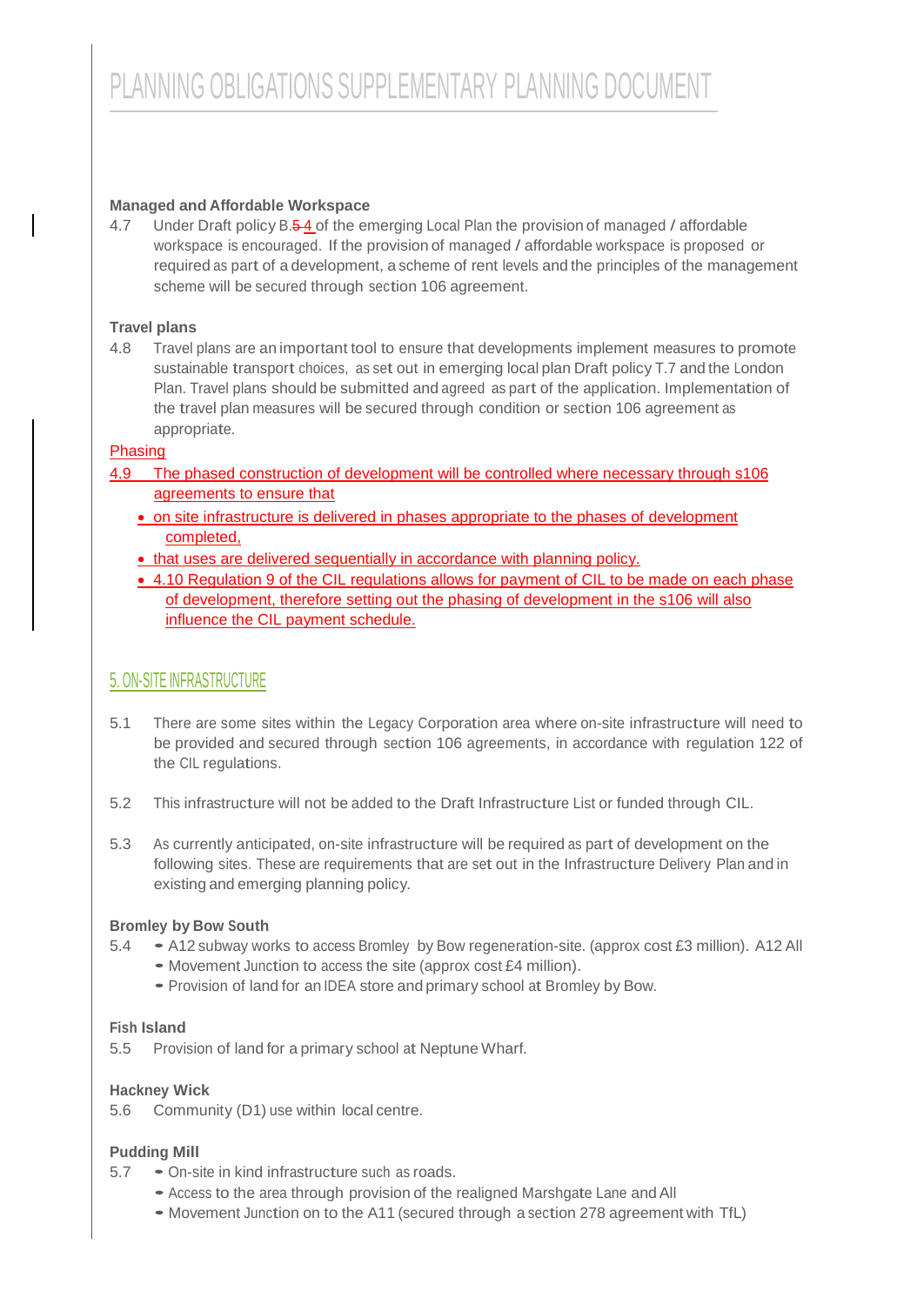#### **Planning policy considerations and development costs**

5.8 Existing and emerging planning policy has allocated land for local services and new schools. This land should be considered as having no development value for other uses. The local planning authority will expect that the transfer of such land to infrastructure providers is secured through section 106 agreement, but that no financial value will be attached to such transfers. Transfers of such sites will not be accepted as Land Payments under Regulation 73. This approach continues the approach followed by LTGDC in their Planning Obligations Community Benefit Strategy.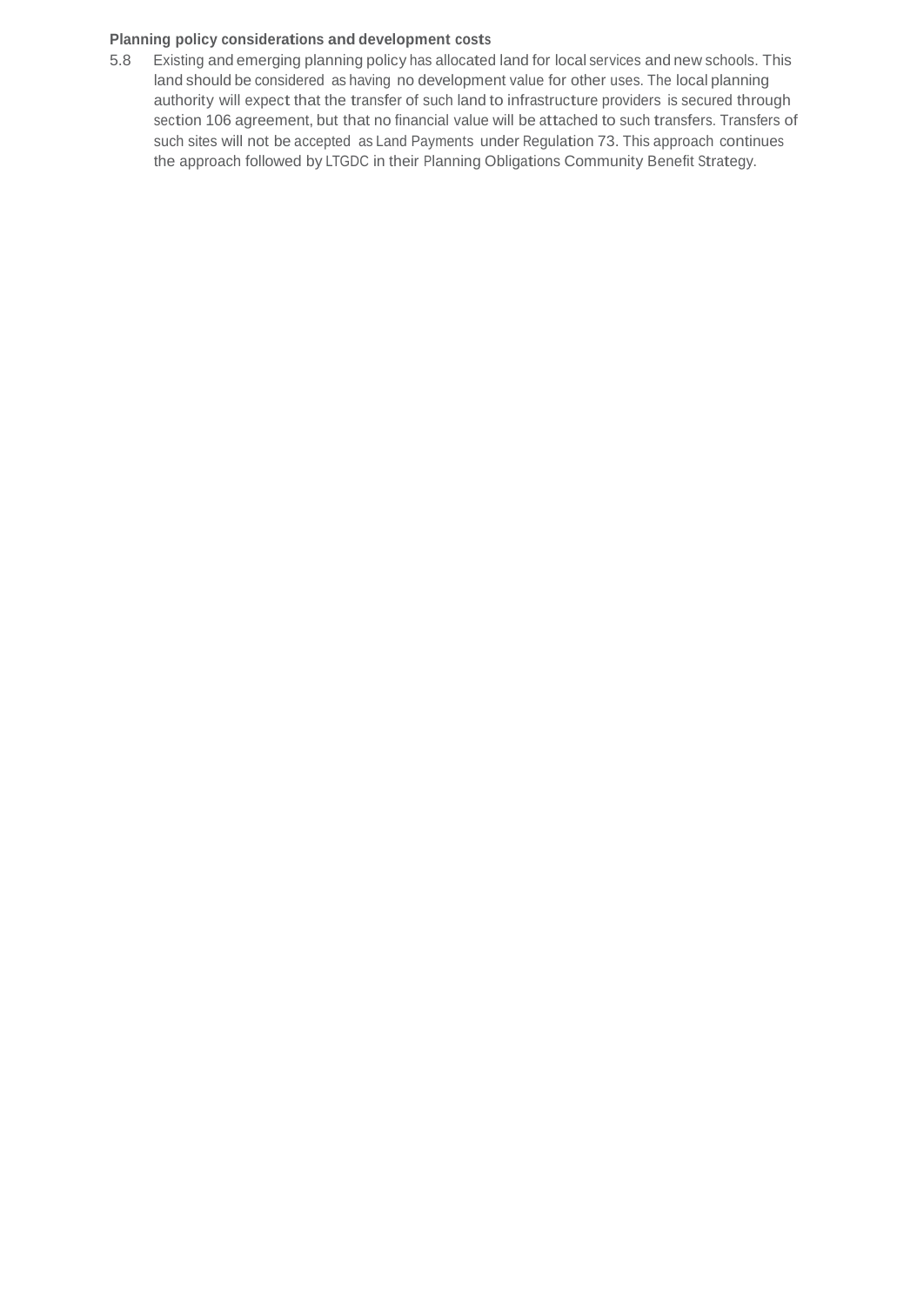## 5.9 In summary, works that are normally considered as development costs are:

- Provision of land for infrastructure
- Open space / landscaping that forms part of the development, for use predominantly by residents
- Highways works immediately related to the site access
- Abnormals e.g. river wall works (to be assessed by Environment Agency if works are considered to provide a wider benefit)
- Facilities for exclusive use of residents of the related development Affordable Housing part of standard development cost
- Climate change mitigation costs part of standard development cost

## **Value of section 106 contributions**

5.10 The viability study carried out to support implementation of the Legacy Corporation CIL Charging Schedule assumed an allowance of £1000 per unit for residual section 106 and 278 contributions on top of CIL in its calculations. This is an estimate only and actual sums sought will vary according to site specific circumstances, but is considered a reasonable proxy for the likely sums to be sought after CIL is implemented. In the appraisals for the larger typologies of 1,100 and 1,200 units the viability study included a brownfield allowance of £5,000 per unit over and above the residual section 106 and section 278 allowance of £1000 per unit for the smaller sites, to account for additional site preparation/infrastructure works required to deliver such development.

## **The relationship between CIL and Section 106 and on site infrastructure**

- 5.11 Existing section 106 agreements secure the provision of on-site infrastructure. If development does not come forward under those permissions and new applications are submitted, then the applications may be considered under the CIL regime. In these cases and subject to the Regulation 122 tests, it is likely the land for on-site infrastructure in the case of schools, and the provision of the onsite infrastructure such as bridges will still be secured through section 106, as it will not be identified as infrastructure that would be funded through CIL on the Draft Infrastructure List.
- 5.12 Works which are necessary in the public highway will be considered as a normal development cost and will be secured under 278 agreements, unless they are identified on the Draft Infrastructure List.
- 5.13 Open space within the site will be considered as a development cost necessary to ensure a good level of amenity and good design for the scheme and will therefore not be funded through CIL, but its provision will be secured through a section 106 agreement.
- 5.14 If an unallocated community facility is proposed as part of a scheme and the facilities meet an identified need which is wider than that of the proposed development, the Legacy Corporation may in appropriate circumstances give consideration to how this would be secured through the in kind provisions in the CIL regulations. The Legacy Corporation will also be open to proposals for developers to provide and build specific infrastructure meeting more than site-specific needs as integrated parts of schemes, and will consider on a case by case basis how this could be secured within the section 106 and CIL regimes. If such facilities are identified in a Regulation Draft Infrastructure List, LLDC will consider making Infrastructure Payments available.
- 5.15 Specific community facilities that the Legacy Corporation would welcome being provided include:
	- Education facilities (not including land cost)
	- Health facilities (not including land cost)
	- Strategic public open space, parks, public realm, ecological and green infrastructure enhancement and strategic enhancement to the blue ribbon network e.g. construction costs related to the laying out of the space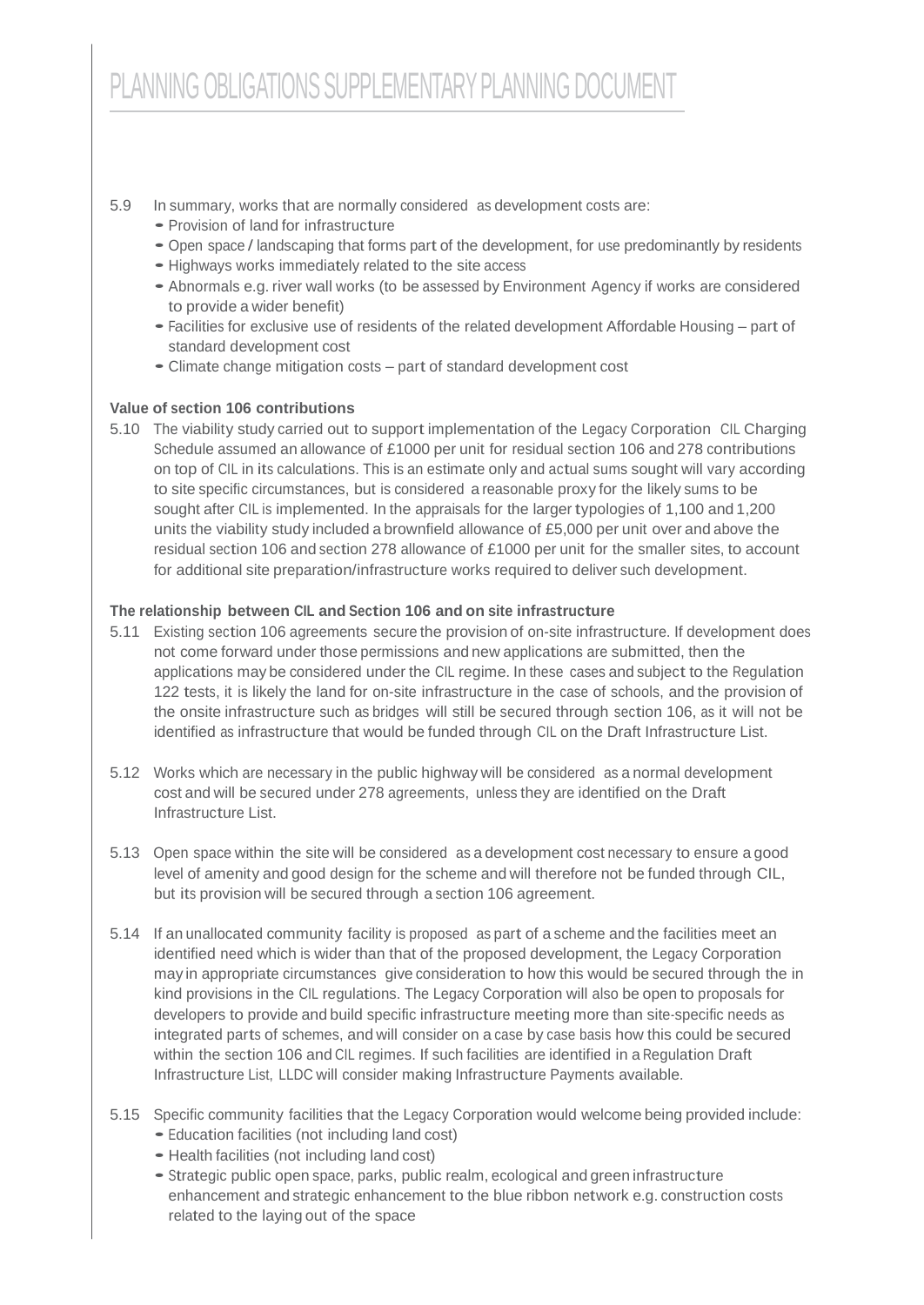- Public transport infrastructure serving a wider community e.g. bridge links /DLR / bus services / station improvements
- Strategic Flood Relief Works
- Strategic Off-site Highway Works
- Emergency Services
- Community Centres
- Sports and Leisure Centres for community use

# 6. PRACTICAL MATTERS

## **Fees**

6.1 Applicants will be required to pay the Legacy Corporation's fees for auditing development appraisals which they provide. Applicants will also be required to pay the Legacy Corporation's legal fees incurred in settling the legal agreement.

## **Index Linking**

- 6.2 All payments set out in section 106 agreements will be indexed from the date that costs were agreed or from the committee date granting planning permission subject to a section 106 using the BCIS or RPI index as appropriate. The legal agreement will set out how the Charge plus inflation will be calculated.
- 6.3 Obligations in existing agreements will continue to be indexed as set out in those agreements.

#### **Interest**

6.4 All agreements will include requirements for interest to be paid on outstanding contributions if payments are made late. The normal requirement will be 3% above the base rate of a bank to be nominated by the Legacy Corporation.

#### **Ownership**

6.5 This strategy applies to all land within the Legacy Corporation Area whether private or publicly owned

## **Triggers**

6.6 The timing of payments and other matters will be agreed by the Legacy Corporation and the developer before the grant of planning permission, and will be set out in the legal agreement.

## 7. MANAGEMENT AND MONITORING

#### **How financial contributions collected by the Legacy Corporation are managed**

- 7.1 All financial contributions set out in Legacy Corporation agreements will be payable to the Legacy Corporation. Where funds will be more appropriately spent by the local boroughs, for example payments in lieu of affordable housing, Legacy Corporation officers will liaise with borough officers to ensure that suitable projects are identified for spending.
- 7.2 Funds will only be passed to other organisations to be spent where a funding agreement or letter is in place to ensure funds are spent appropriately and within specified time limits.

## **Expenditure Process**

7.3 The Legacy Corporation board have delegated decisions on spending of section 106 and CIL funding to the Project Proposals Group. This is a group of senior Legacy Corporation officers which is chaired by the Executive Director of Planning Policy and Decisions. Terms of reference of the group are available from the Legacy Corporation.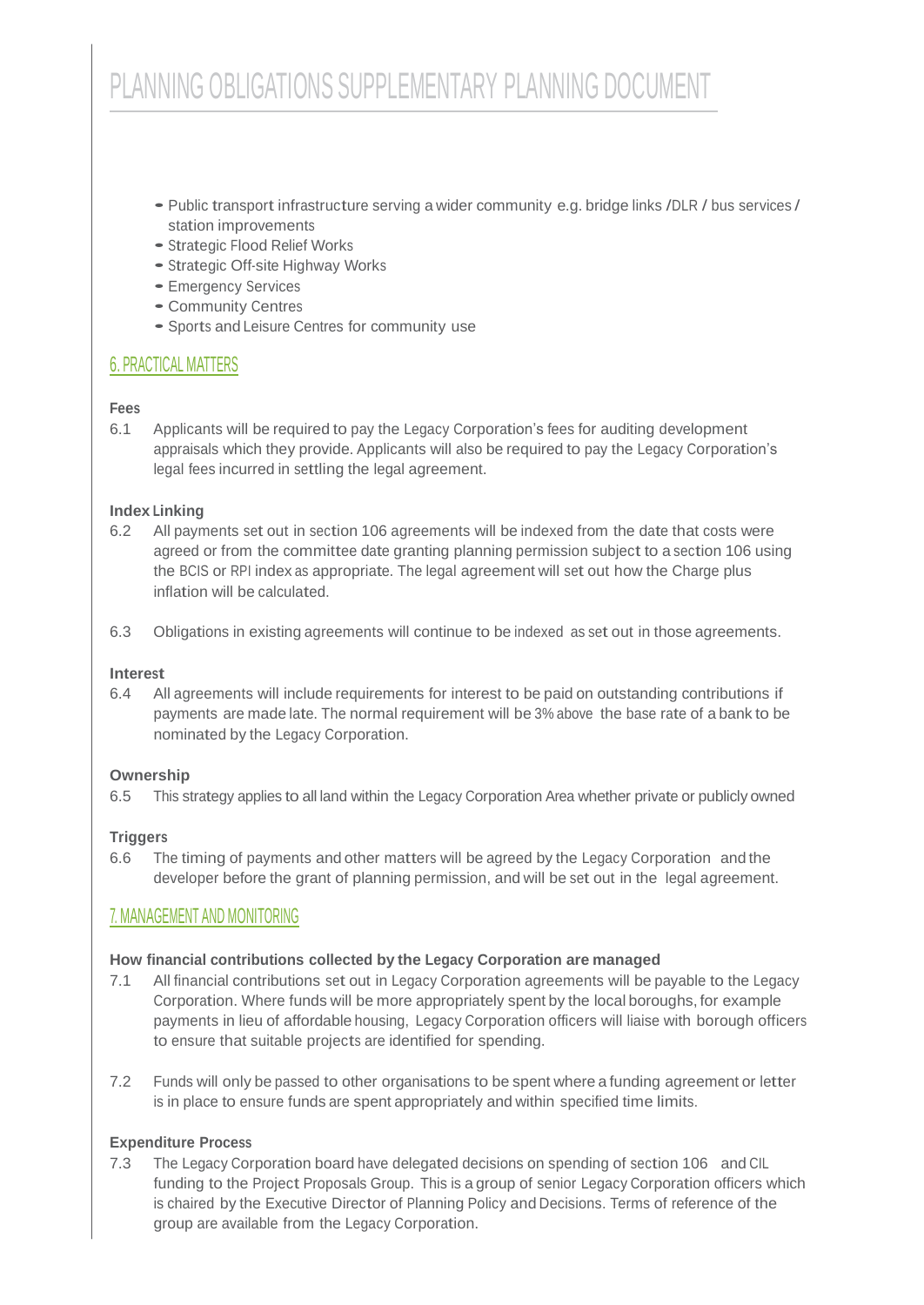## **Monitoring contributions**

7.4 The Legacy Corporation has set up a system to monitor financial and in kind contributions agreed through section 106 agreements. The Legacy Corporation will agree a modest monitoring contribution to facilitate compliance monitoring with the terms of the deed, which will be secured in the section 106 agreement. An annual report to board and planning committee will be produced setting out:

•Financial contributions and in kind benefits negotiated •Financial contributions and in kind benefits received / provided •Financial contributions spent

7.5 There is therefore a clear audit trail between the contribution made and the expenditure of the contribution.

## **Keeping Developers and Landowners Involved and Informed**

7.6 Public consultation and liaison with developers and landowners is an important part of the process of developing the Legacy Corporations CIL Charging schedule. Once Legacy Corporation CIL has been introduced a Developer and Landowner Liaison Group will be established and will meet on at least an annual basis. Invitations for these meetings will be based on the most up to date consultation database information. Those who wish to be invited to relevant meetings should contact the Legacy Corporations' Planning Policy and Decisions Team using the contact information provided below.

#### **By email to:**

[planningpolicy@londonlegacy.co.uk](mailto:planningpolicy@londonlegacy.co.uk)

#### **By post to:**

CIL - Policy Team, London Legacy Development Corporation, 1 Stratford Place, Montfichet Street, London, E20 1EJ.